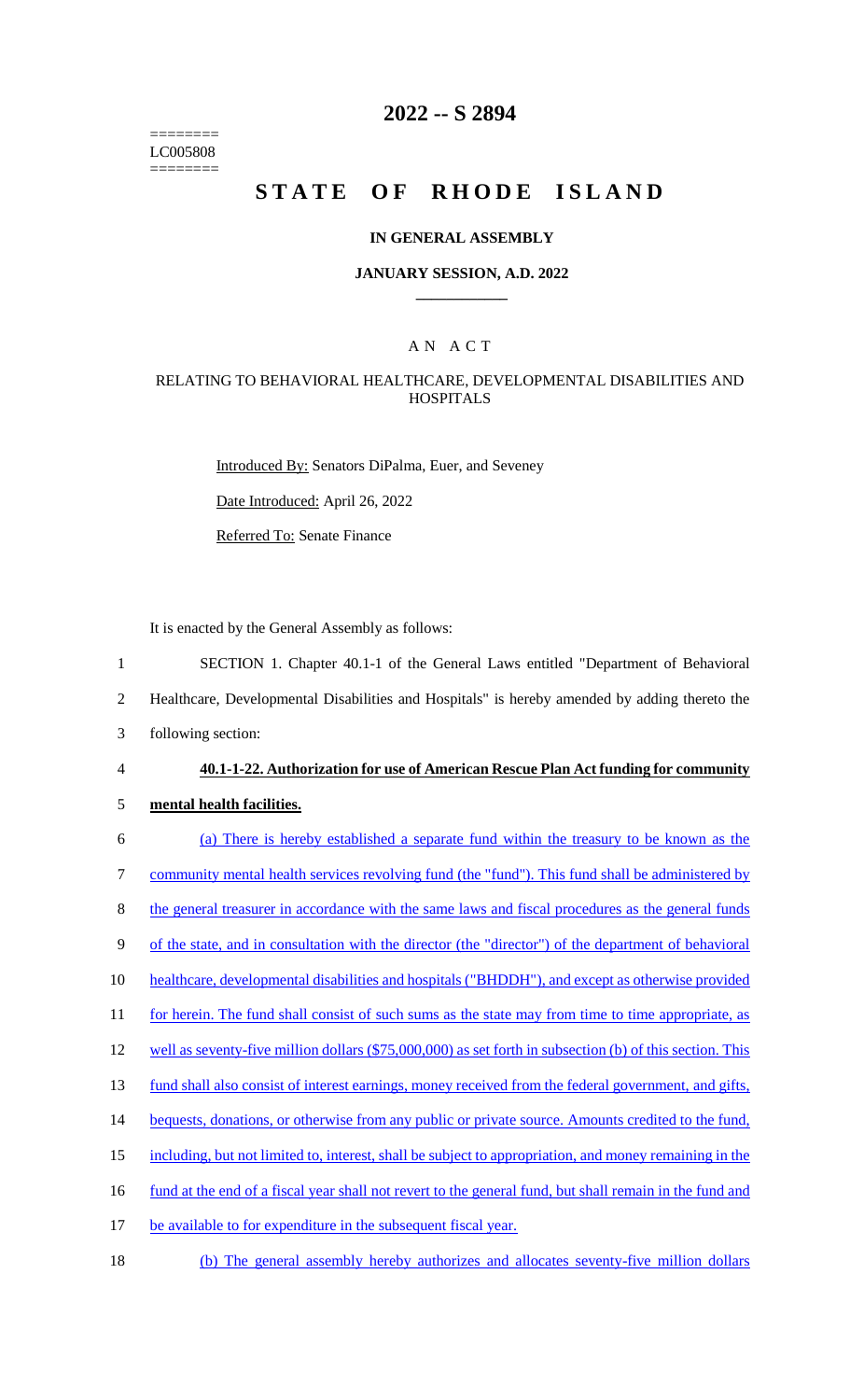1 (\$75,000,000) to the community mental health services revolving fund from federal funds allocated 2 to the state pursuant to federal legislation enacted after December 4, 2020 and in response to the 3 COVID-19 outbreak or related economic recovery, including, but not limited to, funds from the 4 American Rescue Plan Act of 2021, Pub. L. No. 117-2, but excluding federal grants that are not 5 subject to appropriation and funds related to increased federal medical assistance percentage rates 6 under section 1905(b) of the Social Security Act; provided that, federal funds made available in the 7 form of newly created reimbursement programs may also be authorized by the general assembly 8 and designated to be credited to the community mental health services revolving fund. 9 (c) The fund shall be used for the purpose of the capital projects, including the acquisition, 10 construction, renovation, and related capital costs including, but not limited to, architectural costs 11 of building and also the acquisition of permits, for facilities to be used to provide community mental 12 health services to children and adults with mental health and substance use conditions.  $(d)(1)$  The director of the BHDDH shall be authorized to make awards of grants from the 14 funds, based on a competitive application process. By way of illustration, and without being an 15 exclusive listing, providers eligible for receipt of grants from the fund would include community 16 mental health organizations licensed by BHDDH, federally funded certified behavioral health 17 clinics, behavioral health providers and their direct contract organization subcontract funded 18 partners. 19 (2) The director of BHDDH shall promulgate rules and regulations for the administration 20 of and the awarding of grants from the fund, in consultation with the legislative advisory group 21 established by this section. 22 (3) Upon making a determination to award a grant from the fund, the director shall so 23 inform the general treasurer, who shall then draw monies from the fund and provide them to the 24 entity or entities as directed by the director. 25 (e) There is hereby established a seven (7) member legislative advisory group to advise the 26 director of BHDDH on the awarding of funding for requested capital projects. Three (3) members 27 shall be selected by the speaker of the house of representatives, two (2) members shall be selected 28 by the president of the senate, and two (2) members shall be selected by the governor. Legislative 29 members shall serve terms of two (2) years, and appointments of the governor shall serve terms of 30 three (3) years. Any member appointed may be reappointed by the appointing officer.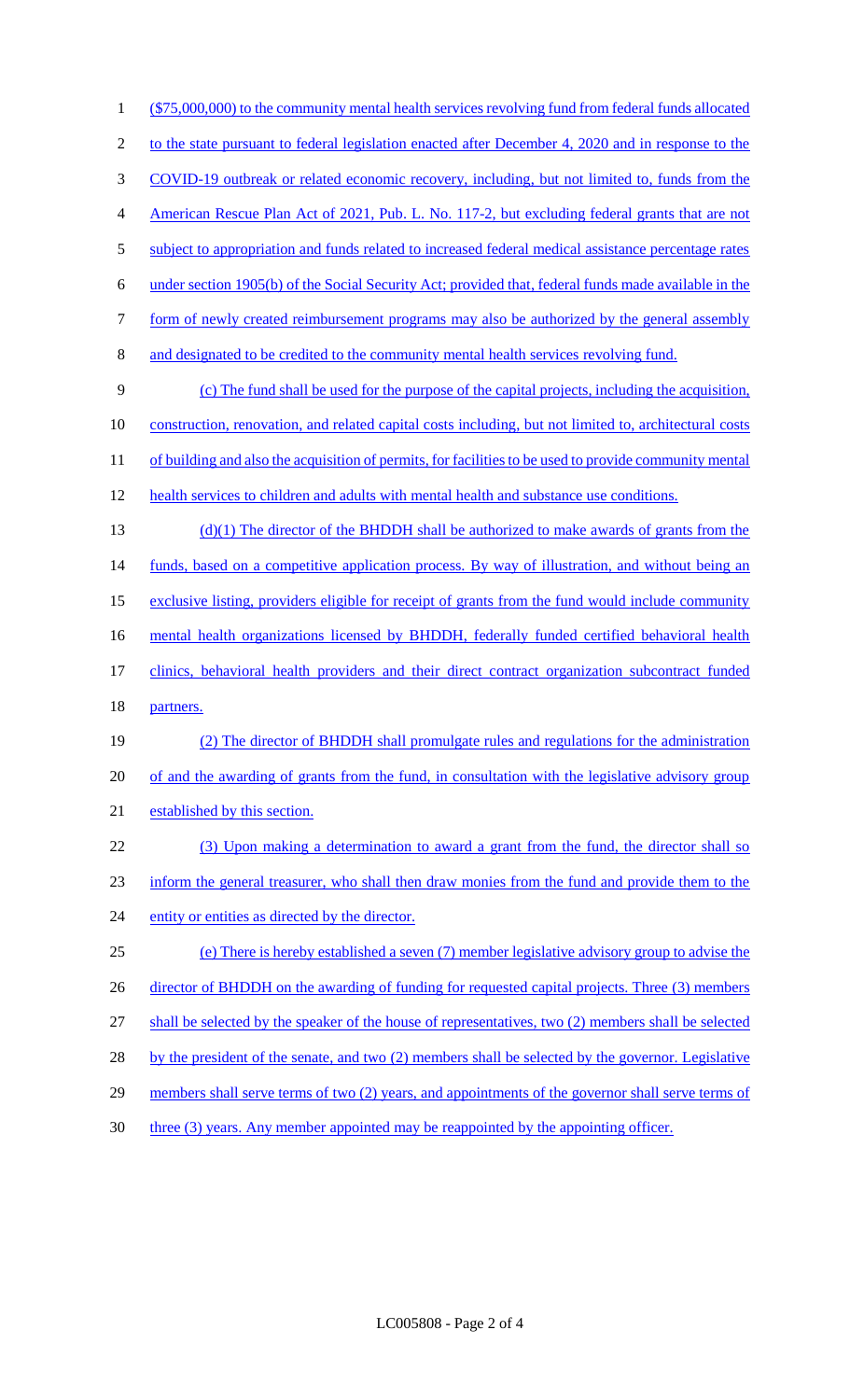1 SECTION 2. This act shall take effect upon passage.

#### $=$ LC005808 ========